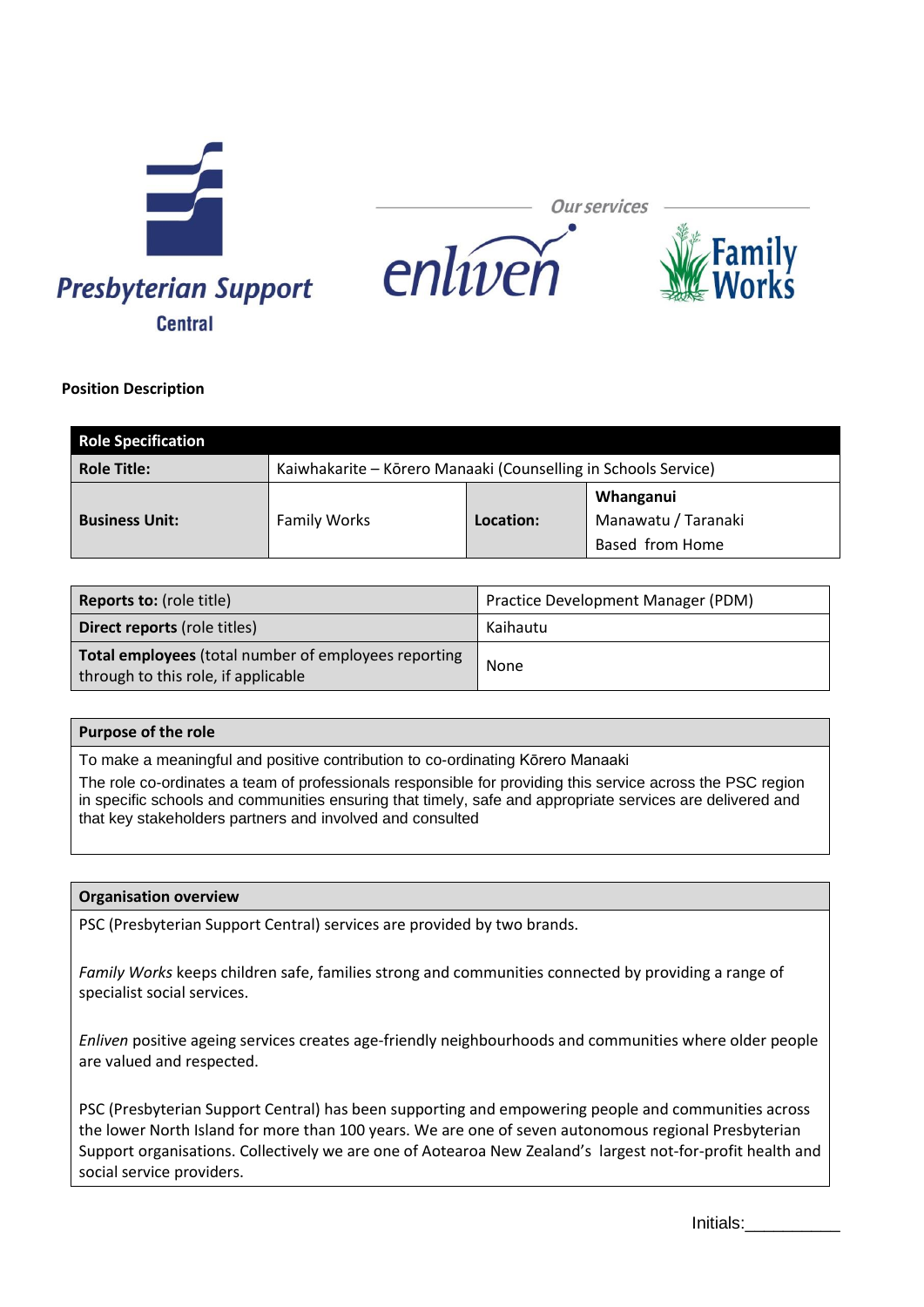|    | Key Accountabilities (Key activities, tasks and outcomes to be achieved)        |                                                                                                                                                                                                                                    |                                                                                   |                                                                                                                                                                                             |
|----|---------------------------------------------------------------------------------|------------------------------------------------------------------------------------------------------------------------------------------------------------------------------------------------------------------------------------|-----------------------------------------------------------------------------------|---------------------------------------------------------------------------------------------------------------------------------------------------------------------------------------------|
| 1. | Programme<br>Coordination                                                       | Co-ordinate the programme delivery<br>for Kōrero Manaaki                                                                                                                                                                           | $\bullet$                                                                         | Keep the GM Family Works fully<br>informed on all relevant matters<br>through the Practice Development<br>Manager (PDM)<br>Meets and maintains all audit<br>requirements for the programmes |
|    |                                                                                 |                                                                                                                                                                                                                                    | $\bullet$                                                                         | where applicable.<br>Coordinate and connect to external<br>service providers                                                                                                                |
|    | 2. Service Delivery                                                             | Alongside the PDM - Ensures the<br>Family Works contract is delivered<br>to the contractual requirements and<br>ensures policy and best practice<br>compliance. Effectively coordinates<br>the overall allocation and distribution | $\bullet$<br>$\bullet$                                                            | <b>Maintains Family Works</b><br>programme operations and meets<br>audit and service delivery<br>requirements<br>Ensure all contract requirements                                           |
|    |                                                                                 | of work.                                                                                                                                                                                                                           | $\bullet$                                                                         | are met or exceeded.<br>Ensure compliance with<br>Presbyterian Support Central's<br>mission and values, ethics and<br>policies and procedures.                                              |
|    |                                                                                 | staff.                                                                                                                                                                                                                             | Monitor and support caseloads of                                                  |                                                                                                                                                                                             |
|    |                                                                                 |                                                                                                                                                                                                                                    | $\bullet$                                                                         | Maintain and manage own ongoing<br>professional development and<br>maintenance of professional<br>standards.                                                                                |
|    |                                                                                 | $\bullet$                                                                                                                                                                                                                          | Ensure the delivery of programmes<br>and services meet the required<br>standards. |                                                                                                                                                                                             |
|    |                                                                                 |                                                                                                                                                                                                                                    | ٠                                                                                 | Ensure accurate and timely service<br>delivery statistics are kept,<br>monitored and analysed.                                                                                              |
| 3. | <b>Practice</b><br>Management                                                   | Alongside PDM and with PSC<br>Centre Managers ensures that safe<br>and best practice followed.                                                                                                                                     | $\bullet$                                                                         | Ensure all clients to Family Works<br>are receiving interventions that<br>have been subject to intake<br>assessment process.                                                                |
|    |                                                                                 |                                                                                                                                                                                                                                    | $\bullet$                                                                         | Ensure all professional practice for<br>staff is supervised.                                                                                                                                |
|    |                                                                                 |                                                                                                                                                                                                                                    |                                                                                   | Ensures that caultural needs of<br>whānau, tamariki, and taitamariki                                                                                                                        |
|    |                                                                                 |                                                                                                                                                                                                                                    | ٠                                                                                 | With the local Centre managers -<br>ensure all risks - Child safety,<br>mental health and family violence,<br>are assessed and subject to robust<br>process review.                         |
| 4. | <b>Business</b><br><b>Planning and</b><br><b>Financial</b><br><b>Management</b> | In conjunction with the PDM and<br>GM maintains internal and external<br>relationships to effectively achieve<br>the business plan as set out in<br>service contract.                                                              | $\bullet$<br>٠                                                                    | With PDM and GM develop<br>annual budgets and ensure the<br>programmes operate efficiently<br>and effectively.<br>Demonstrates accurate                                                     |
|    |                                                                                 |                                                                                                                                                                                                                                    |                                                                                   | understanding of all financial<br>reporting responsibilities.                                                                                                                               |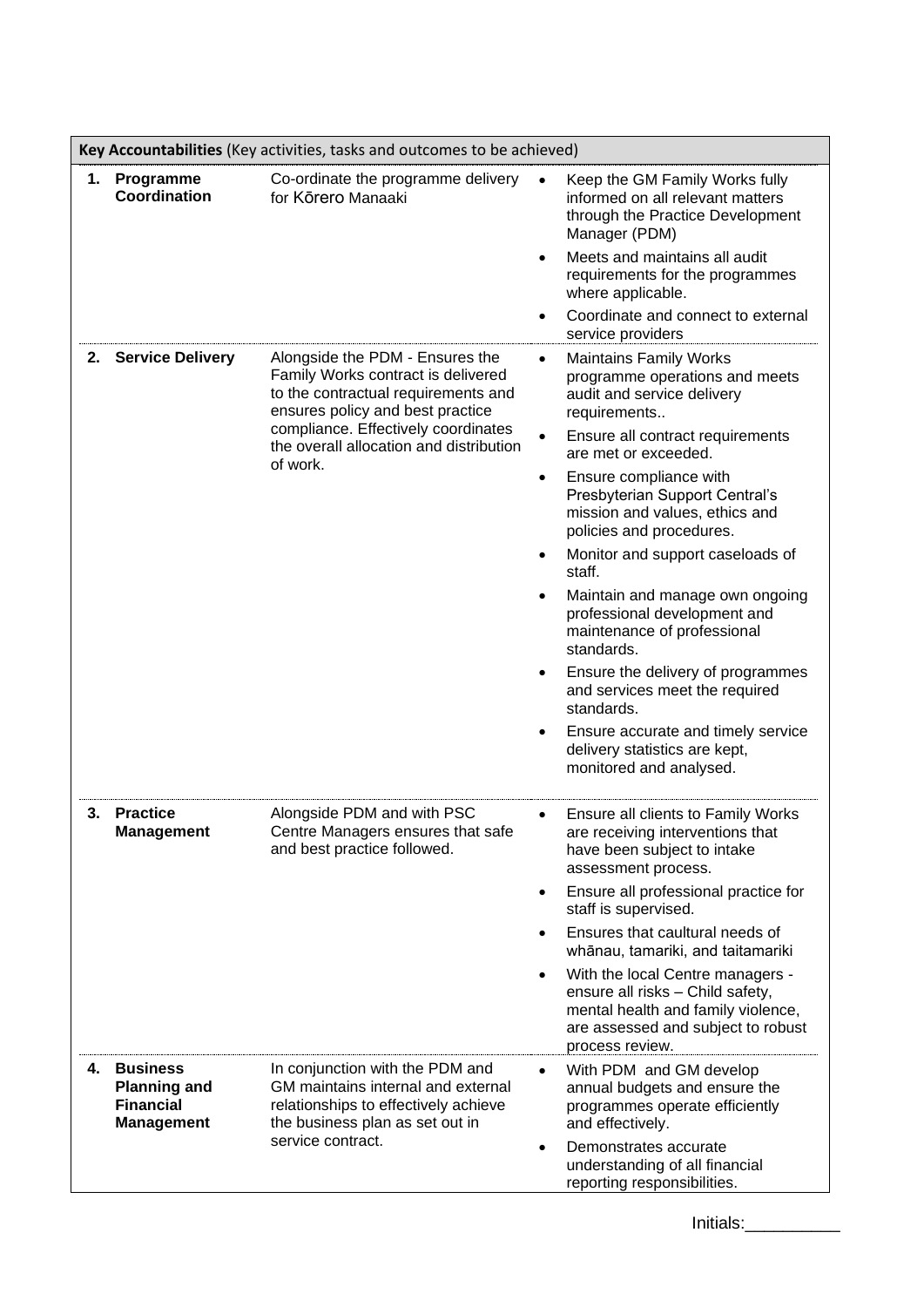|    | 5. Service<br><b>Development</b>        | Continuously contribute to the<br>service development service<br>Actively promote the Kōrero<br>Manaaki services within the targeted<br>community in association local<br>Centre Managers and with<br>Marketing. | Work with PDM and GM Family<br>$\bullet$<br>Works to ensure the programmes<br>are financially viable and<br>sustainable.<br>Authorise all expenditure within<br>$\bullet$<br>delegated authority.<br>Ensure approved Business Plan<br>objectives are met and are<br>reported on as required.<br>Where appropriate undertake<br>$\bullet$<br>assessment of needs in<br>conjunction with identified<br>community stakeholders<br>Networks and relationships with<br>$\bullet$<br>key stakeholders are maintained.<br>New relationships are actively built. |
|----|-----------------------------------------|------------------------------------------------------------------------------------------------------------------------------------------------------------------------------------------------------------------|----------------------------------------------------------------------------------------------------------------------------------------------------------------------------------------------------------------------------------------------------------------------------------------------------------------------------------------------------------------------------------------------------------------------------------------------------------------------------------------------------------------------------------------------------------|
|    | 6. Cultural<br><b>Competency</b>        | With Cultural Director ensures that<br>the service reflects a strong and<br>comprehensive bi-cultural approach<br>in all aspects of delivery                                                                     | Works with practitioners to ensure<br>that all aspects service delivery is<br>relevant and culturally matched<br>with the community<br>With Cultural Director establishes<br>$\bullet$<br>and maintains partnerships with<br>local lwi for the purpose of<br>ongoing input into the service<br>delivery<br>Reflects in the service all<br>$\bullet$<br>responsibilities under Section 7aa<br>of the Oranga Tamariki Act (2019)                                                                                                                           |
| 7. | <b>Child Centred</b><br><b>Practice</b> | With PDM and centre manager<br>provides services that ensure<br>children are consulted and fully<br>participatory. That they are safe and<br>have access to evidence based and<br>professional services          | Services reflect the concept of<br>Mana Tamaiti as defined in the<br>Oranga Tamariki Act (2019)<br>Support all staff to deliver services<br>that adhere to Family Works<br>policies around participation of<br>tamariki and taitamariki.<br>With PDM and Centre manager's<br>$\bullet$<br>support, share and promote<br>delivery evidence based creative<br>and responsive practice                                                                                                                                                                      |
|    | 8. Human Resources<br><b>Management</b> | All staff are well managed to ensure<br>effective and efficient running of the<br>programmes.<br>Actively engages with HR Advisor to<br>seek best practice and adherence to<br>PSC's policies and procedures.    | With Centre Managers Recruit,<br>$\bullet$<br>train, motivate and retain staff.<br>100% of staff have been<br>$\bullet$<br>orientated and inducted into their<br>roles.<br>With Centre Managers Ensure<br>staff meet their clinical supervision                                                                                                                                                                                                                                                                                                          |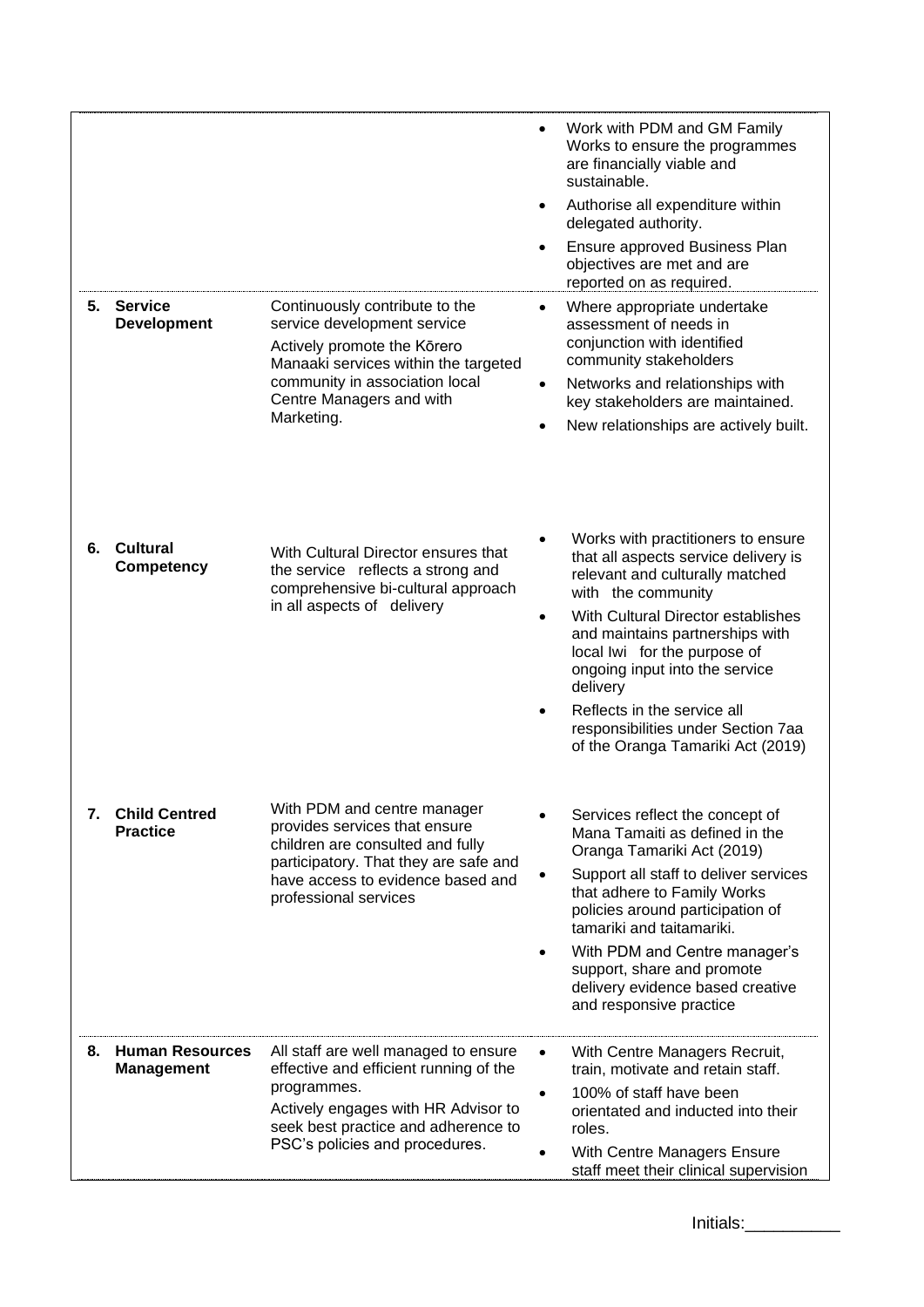|                                                              | Follow Family Work's and PSC's<br>policies and procedures around                                                                                                                      | and professional affiliation<br>requirements.                                                                                                     |
|--------------------------------------------------------------|---------------------------------------------------------------------------------------------------------------------------------------------------------------------------------------|---------------------------------------------------------------------------------------------------------------------------------------------------|
|                                                              | recruiting of new staff.                                                                                                                                                              | With Centre Managers all staff<br>$\bullet$<br>receive necessary case<br>supervision and guidance for<br>competent performance in their<br>roles. |
|                                                              |                                                                                                                                                                                       | Establishes a motivating and<br>٠<br>encouraging environment for staff<br>in the teams.                                                           |
|                                                              |                                                                                                                                                                                       | Recruit, monitor and manage Fee<br>$\bullet$<br>for Service Practitioners to ensure<br>quality and contractual standards<br>are met.              |
|                                                              |                                                                                                                                                                                       | Hold once a month Zoom<br>meetings with all Körero Manaaki<br>staff                                                                               |
| <b>Management</b><br>9.<br>Development and<br><b>Support</b> | Working as a part of the Family<br>Works Senior Management team.                                                                                                                      | Evidence of participation and<br>$\bullet$<br>contribution to meetings with the<br>Centre and Service Managers and<br><b>GM Family Works</b>      |
|                                                              |                                                                                                                                                                                       | Identify issues of common<br>$\bullet$<br>concern regarding social services<br>to GM Family Works for planning<br>and problem solving.            |
| 10. Health and Safety                                        | Complies with responsibilities under<br>the Health and Safety at Work Act                                                                                                             | Has read and understood PSC<br>$\bullet$<br>H&S manual.                                                                                           |
|                                                              | 2015.                                                                                                                                                                                 | Actively supports and complies<br>$\bullet$<br>with H&S policy and procedures.                                                                    |
|                                                              |                                                                                                                                                                                       | Ensures the safety of any<br>employees and volunteers<br>working under their direction.                                                           |
|                                                              |                                                                                                                                                                                       | Evidence of active participation in<br>hazard. management and<br>identification process.                                                          |
|                                                              |                                                                                                                                                                                       | Proactively reports and remedies<br>of any unsafe work condition,<br>accident or injury.                                                          |
| 11. Other duties                                             | Undertake other duties as requested<br>by and mutually agreed with the<br>PDM Family Works to meet<br>business needs of the Family Works<br>Centre and/or strategic business<br>unit. |                                                                                                                                                   |

# **Key Relationships**

# **Reports to**

• Practice Development Manager (PDM)

# **Direct reports**

• Kaihautu - Contracted Children's Practitioners

# **Internal relationships with**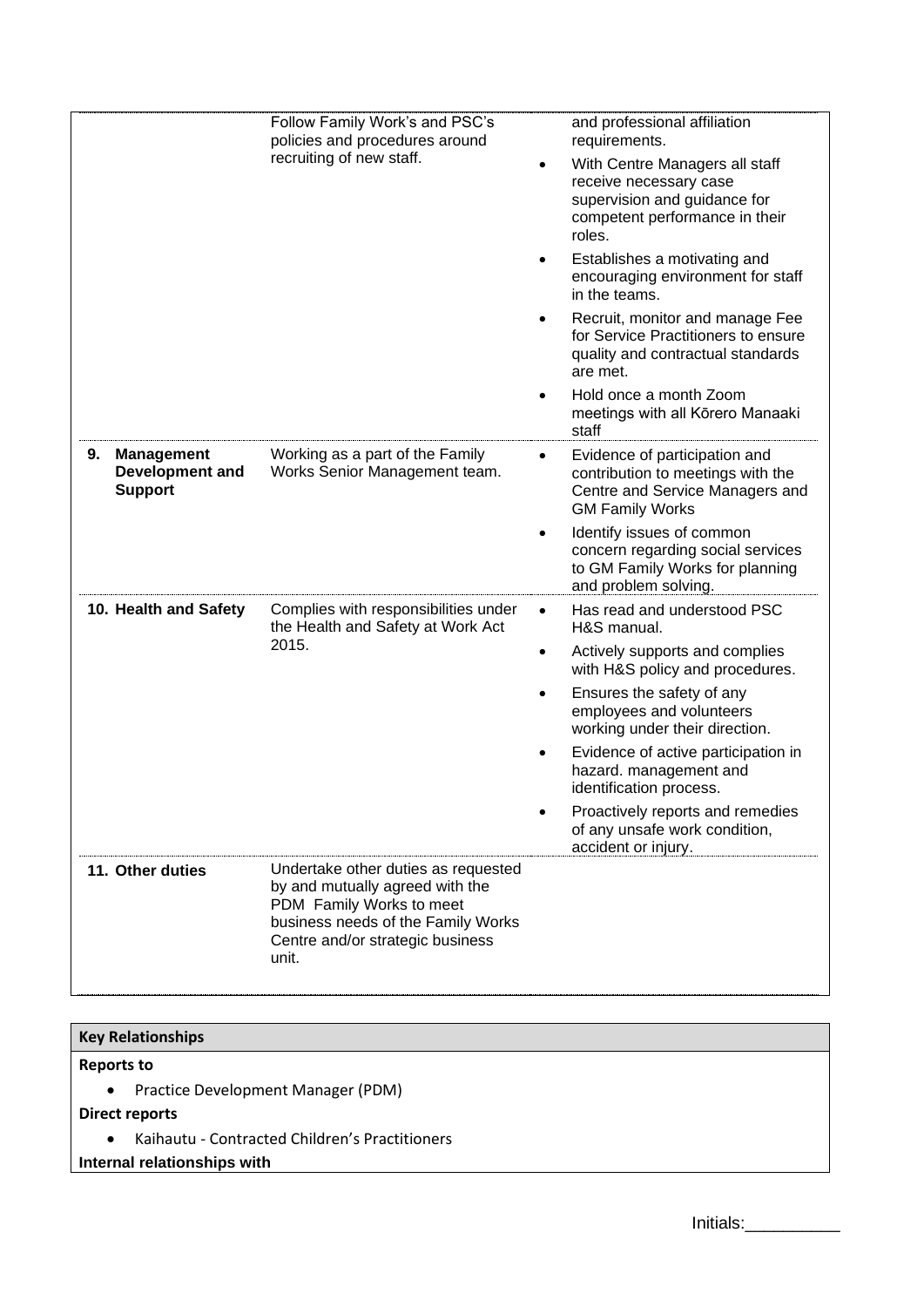- All PSC Business Units
- FW Centre Managers Whanganui and Taranaki

## **External relationships with**

- Ministry of Education
- School Principals
- Community

#### **Core competencies**

## **1. Organisational commitment**

- Demonstrates organisational loyalty and works in partnership to assist staff and senior management of the organisation deliver services to its clients.
- Represents and defends the organisation's strategies and practices and behaves in a way that is consistent with its mission, values and ethical standards.
- Balances personal priorities and perspectives with those of colleagues and the organisation as a whole.
- Automatically adjusts priorities and is prepared to demonstrate flexibility and attend to
- unexpected problems or to meet urgent pieces of work.

# **2. Relationship Management**

- Identifies opportunities and uses appropriate interpersonal styles to build and maintain effective working relationships between own and other work areas, teams, organisations or key stakeholders to facilitate the successful achievement of projects, assignments and goals.
- Demonstrates thoughtfulness, courtesy, openness and respect for the organisation's clients and employees.
- Encourages a culture of trust, respect, empathy and dignity within a Christian setting and nurtures client and employee spiritual needs.
- Gains trust and confidence.
- Establishes and sustains positive working relationships with people at all levels.

# **3. Leadership and Communication**

- With the centre managers Takes full accountability for the performance o\f the centre staff in relation to practice within the Counselling in Schools contract..
- Creates a motivational working environment where staff can perform at their best.
- Provides a clear indication to reporting staff regarding performance expectations and responsibilities.
- Provides regular performance feedback so that reporting staff know how they are performing.
- Promptly confronts and corrects poor performance.
- Encourages staff to use their initiative and judgment.

# **4. Quality Focus**

- Understands Heath and disability sector service standards and certification.
- Ensures these are applied as required.
- Ensures all appropriate statutory requirements are adhered to.
- Generates creative and practical ideas and solutions to needs, recognises and seizes opportunities to improve on own and the organisation's performance. Where the role includes supervision or

Initials:\_\_\_\_\_\_\_\_\_\_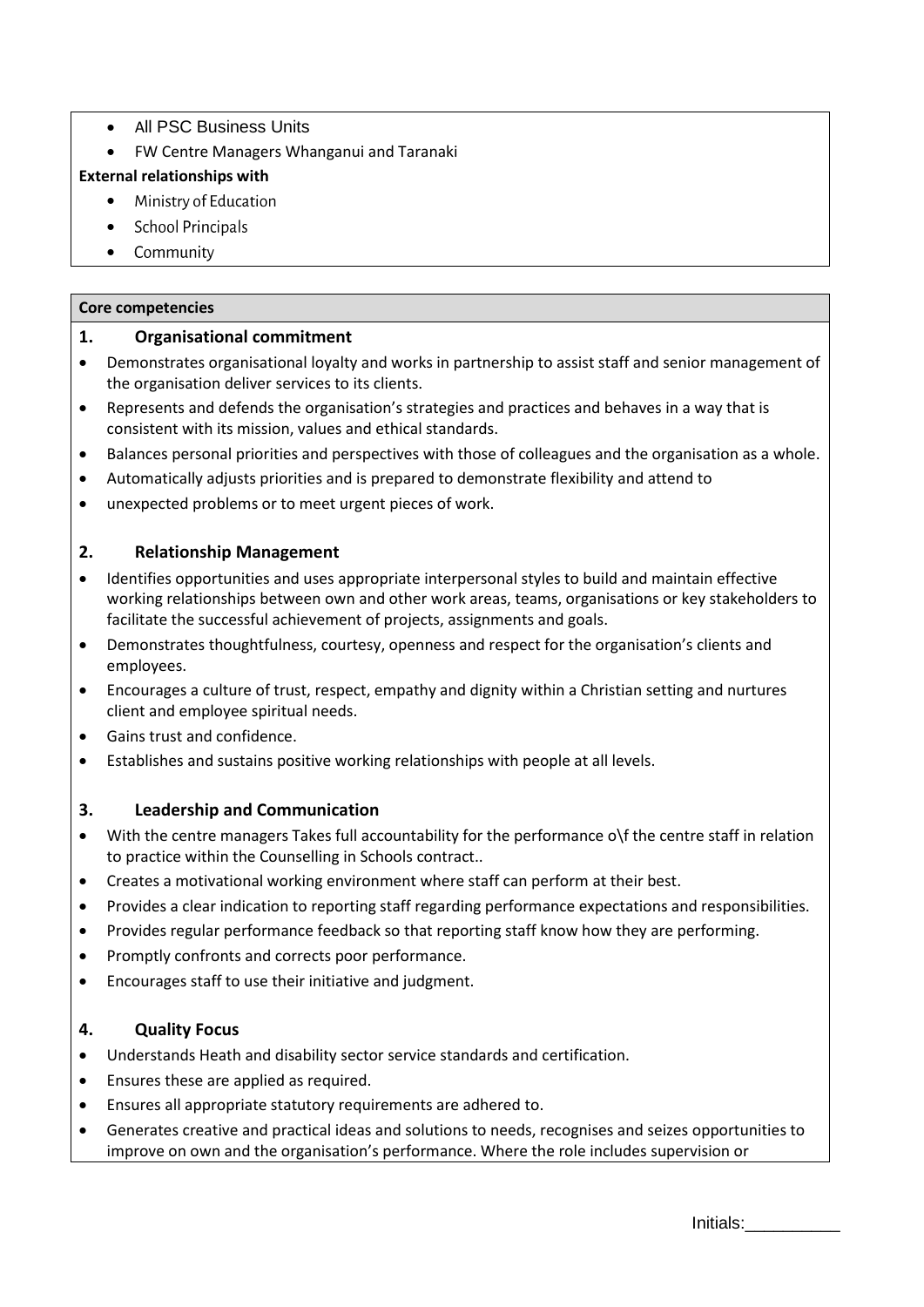management of other staff, this competency includes encouraging others to generate creative and practical ideas.

## **5. Results Focus**

- Resolves conflict promptly and deals decisively with difficult issues does not avoid issues. Records actions where appropriate.
- Takes personal responsibility for making things happen.
- Sets and aggressively pursues ambitious and challenging goals is clear as to what is important and has priority.
- Ensures objectives are achieved, on time and within budget ensures control and monitoring systems are in place and that these fully add value.
- Keeps persisting despite setbacks and barriers

# **6. Business Acumen**

- Keeps up to date with science, industry and commercial trends, politics and commercial imperatives relative to area of interest to increase or expand current business.
- Identifies and acts upon, or assists with, opportunities. Recognises signs in the markets and interprets them in relation to impact, opportunities and risks.

## **7. Customer focus**

- Is dedicated to meeting the expectations and requirements of internal and external customers.
- Gets first hand customer information and uses it for improvements in products and services.
- Acts with customer in mind.
- Establishes and maintains effective relationships with customers and gains their trust and respect.

#### Person Specification

#### **Key job requirements**

Essential Professional Qualifications / Accreditations / Registrations:

• Professional Qualification to at least level 6 in a relevant discipline.

#### Knowledge and Experience:

- An excellent communicator (orally and written)
- A good level of fluency in Te Reo will be an advantage
- Demonstrated understanding of the Treaty of Waitangi and previous experience working in bi-cultural and multi-cultural environments
- Has a sound knowledge and understanding of how Treaty of Waitangi applies to Kaupapa Māori Practice
- Has a sound knowledge and understanding of Māori issues
- Has a sound knowledge of Te Ao Māori, Mātauranga Māori and Tikanga Māori
- Has the ability to relate well with Iwi and the wider Māori community.
- Ability to build and maintain relationships.
- Knowledge / exposure to and understanding of social and clinical issues relating to children, families/whānau – in particular in school environments